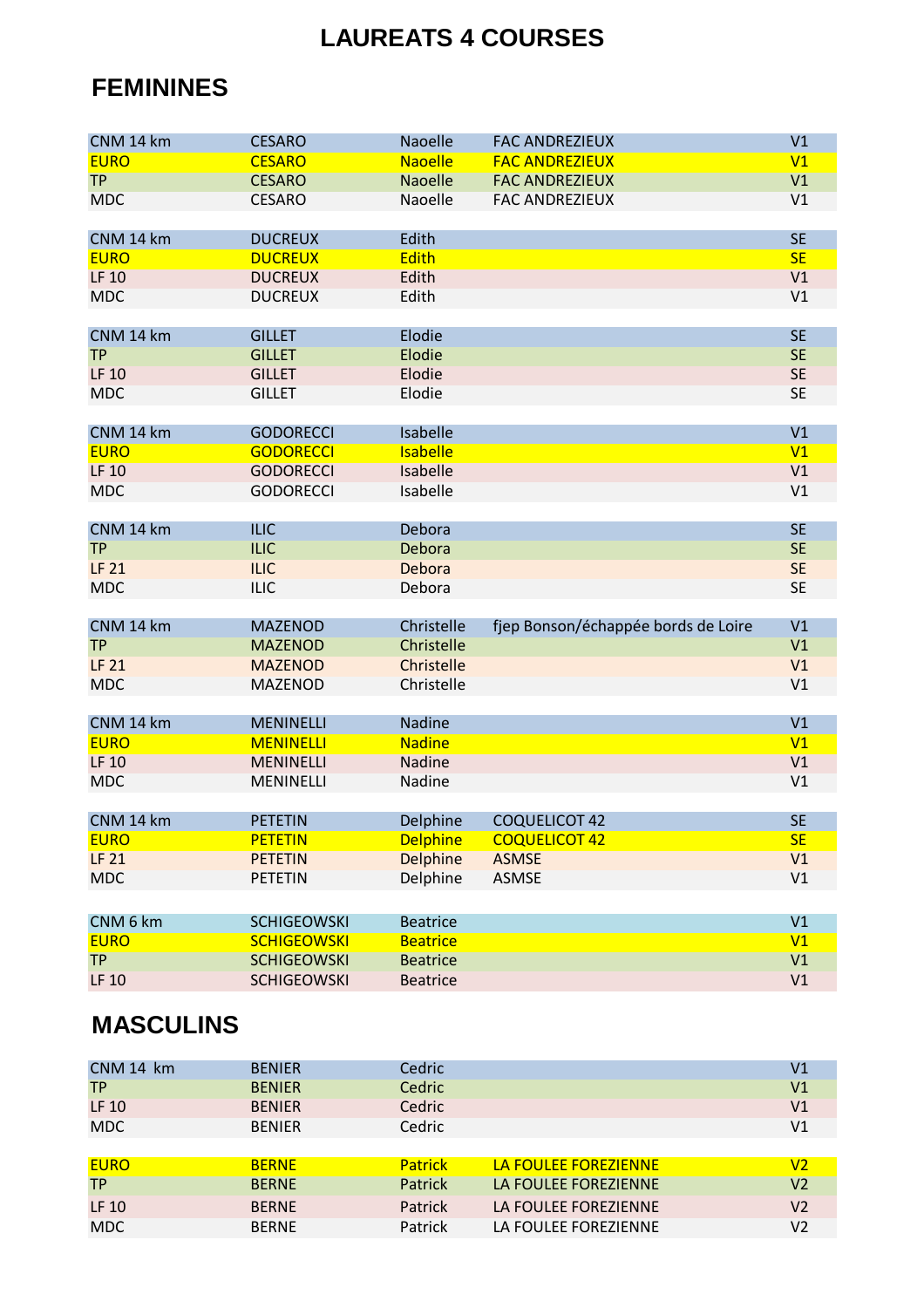| CNM 6 km     | <b>BOBLENZ</b>   | Michael          |                                      | <b>SE</b>      |
|--------------|------------------|------------------|--------------------------------------|----------------|
| <b>TP</b>    | <b>BOBLENZ</b>   | Michael          |                                      | <b>SE</b>      |
| <b>LF 10</b> |                  | Michael          |                                      | <b>SE</b>      |
|              | <b>BOBLENZ</b>   |                  |                                      |                |
| <b>MDC</b>   | <b>BOBLENZ</b>   | Michael          |                                      | <b>SE</b>      |
|              |                  |                  |                                      |                |
| CNM 14 km    | <b>BONELLO</b>   | Charles          |                                      | V <sub>3</sub> |
| <b>EURO</b>  | <b>BONELLO</b>   | <b>Charles</b>   |                                      | V <sub>3</sub> |
| <b>LF 10</b> | <b>BONELLO</b>   | Charles          |                                      | V3             |
| <b>MDC</b>   | <b>BONELLO</b>   | Charles          |                                      | V <sub>3</sub> |
|              |                  |                  |                                      |                |
| CNM 14 km    | <b>COGNET</b>    | Herve            |                                      | V <sub>2</sub> |
| <b>EURO</b>  | <b>COGNET</b>    | <b>Herve</b>     |                                      | V <sub>2</sub> |
| <b>LF 10</b> | <b>COGNET</b>    | Herve            |                                      | V <sub>2</sub> |
| <b>MDC</b>   | <b>COGNET</b>    | Herve            |                                      | V <sub>2</sub> |
|              |                  |                  |                                      |                |
| CNM 20 km    | <b>COMBE</b>     | Jeremy           |                                      | <b>SE</b>      |
| <b>TP</b>    | <b>COMBE</b>     | Jeremy           |                                      | <b>SE</b>      |
| <b>LF 21</b> | <b>COMBE</b>     | Jeremy           |                                      | <b>SE</b>      |
| <b>MDC</b>   | COMBE            | Jeremy           |                                      | <b>SE</b>      |
|              |                  |                  |                                      |                |
| CNM 14 km    | <b>COURAGE</b>   | Michel           |                                      | V <sub>3</sub> |
| <b>EURO</b>  | <b>COURAGE</b>   | <b>Michel</b>    |                                      | V <sub>3</sub> |
| <b>LF 10</b> | <b>COURAGE</b>   | Michel           |                                      | V <sub>4</sub> |
| <b>MDC</b>   |                  |                  |                                      | V <sub>4</sub> |
|              | <b>COURAGE</b>   | Michel           |                                      |                |
|              |                  |                  |                                      |                |
| <b>EURO</b>  | <b>DEFOUR</b>    | Frederic         | <b>FAC ANDREZIEUX</b>                | V <sub>1</sub> |
| <b>TP</b>    | <b>DEFOUR</b>    | Frederic         | <b>FAC ANDREZIEUX</b>                | V1             |
| <b>LF 10</b> | <b>DEFOUR</b>    | Frederic         | <b>FAC ANDREZIEUX</b>                | V1             |
| <b>MDC</b>   | <b>DEFOUR</b>    | Frederic         | <b>FAC ANDREZIEUX</b>                | V1             |
|              |                  |                  |                                      |                |
| CNM 14 km    | <b>DELORME</b>   | Philippe         | Triathlon club des Monts du Lyonnais | V <sub>2</sub> |
| <b>TP</b>    | <b>DELORME</b>   | Philippe         | Triathlon club des Monts du Lyonnais | V <sub>2</sub> |
| <b>LF 10</b> | <b>DELORME</b>   | Philippe         | Triathlon club des Monts du Lyonnais | V <sub>2</sub> |
| <b>MDC</b>   | <b>DELORME</b>   | Philippe         | Triathlon club des Monts du Lyonnais | V <sub>2</sub> |
|              |                  |                  |                                      |                |
| CNM 6 km     | <b>DESCHAMPS</b> | Dominique        |                                      | V <sub>2</sub> |
| <b>EURO</b>  | <b>DESCHAMPS</b> | <b>Dominique</b> |                                      | V <sub>2</sub> |
| <b>TP</b>    | <b>DESCHAMPS</b> | Dominique        |                                      | V <sub>2</sub> |
| <b>MDC</b>   | <b>DESCHAMPS</b> | Dominique        |                                      | V <sub>2</sub> |
|              |                  |                  |                                      |                |
| CNM 14 km    | <b>DREVET</b>    | Jeremy           |                                      | <b>SE</b>      |
| <b>TP</b>    | <b>DREVET</b>    | Jeremy           |                                      | <b>SE</b>      |
| <b>EURO</b>  | <b>DREVET</b>    | <b>Jeremy</b>    |                                      | <b>SE</b>      |
| <b>LF 21</b> | <b>DREVET</b>    | Jeremy           |                                      | <b>SE</b>      |
|              |                  |                  |                                      |                |
| CNM 20 km    | <b>FERNANDES</b> | Raphael          |                                      | <b>SE</b>      |
| <b>EURO</b>  | <b>FERNANDES</b> | Raphael          |                                      | <b>SE</b>      |
| <b>LF 21</b> | <b>FERNANDES</b> | Raphael          |                                      | <b>SE</b>      |
| <b>MDC</b>   | <b>FERNANDES</b> | Raphael          |                                      | <b>SE</b>      |
|              |                  |                  |                                      |                |
| <b>EURO</b>  | <b>FOURNERON</b> | <b>Pierre</b>    |                                      | V <sub>2</sub> |
| <b>TP</b>    | <b>FOURNERON</b> | Pierre           |                                      | V <sub>2</sub> |
| <b>LF 10</b> | <b>FOURNERON</b> | Pierre           |                                      | V <sub>2</sub> |
| <b>MDC</b>   | <b>FOURNERON</b> | Pierre           |                                      | V <sub>2</sub> |
|              |                  |                  |                                      |                |
| CNM 6 km     | <b>GACON</b>     | Pierre           |                                      | V <sub>2</sub> |
| <b>EURO</b>  | <b>GACON</b>     | <b>Pierre</b>    |                                      | V <sub>2</sub> |
| <b>LF 10</b> | <b>GACON</b>     | Pierre           |                                      | V3             |
| <b>MDC</b>   | <b>GACON</b>     | Pierre           |                                      | V <sub>3</sub> |
|              |                  |                  |                                      |                |
|              |                  |                  |                                      |                |
| CNM 14 km    | <b>GENEVRIER</b> | Christian        |                                      | V <sub>2</sub> |
| <b>EURO</b>  | <b>GENEVRIER</b> | Christian        |                                      | V <sub>2</sub> |
| <b>LF 21</b> | <b>GENEVRIER</b> | Christian        |                                      | V <sub>2</sub> |
| <b>MDC</b>   | <b>GENEVRIER</b> | Christian        |                                      | V <sub>2</sub> |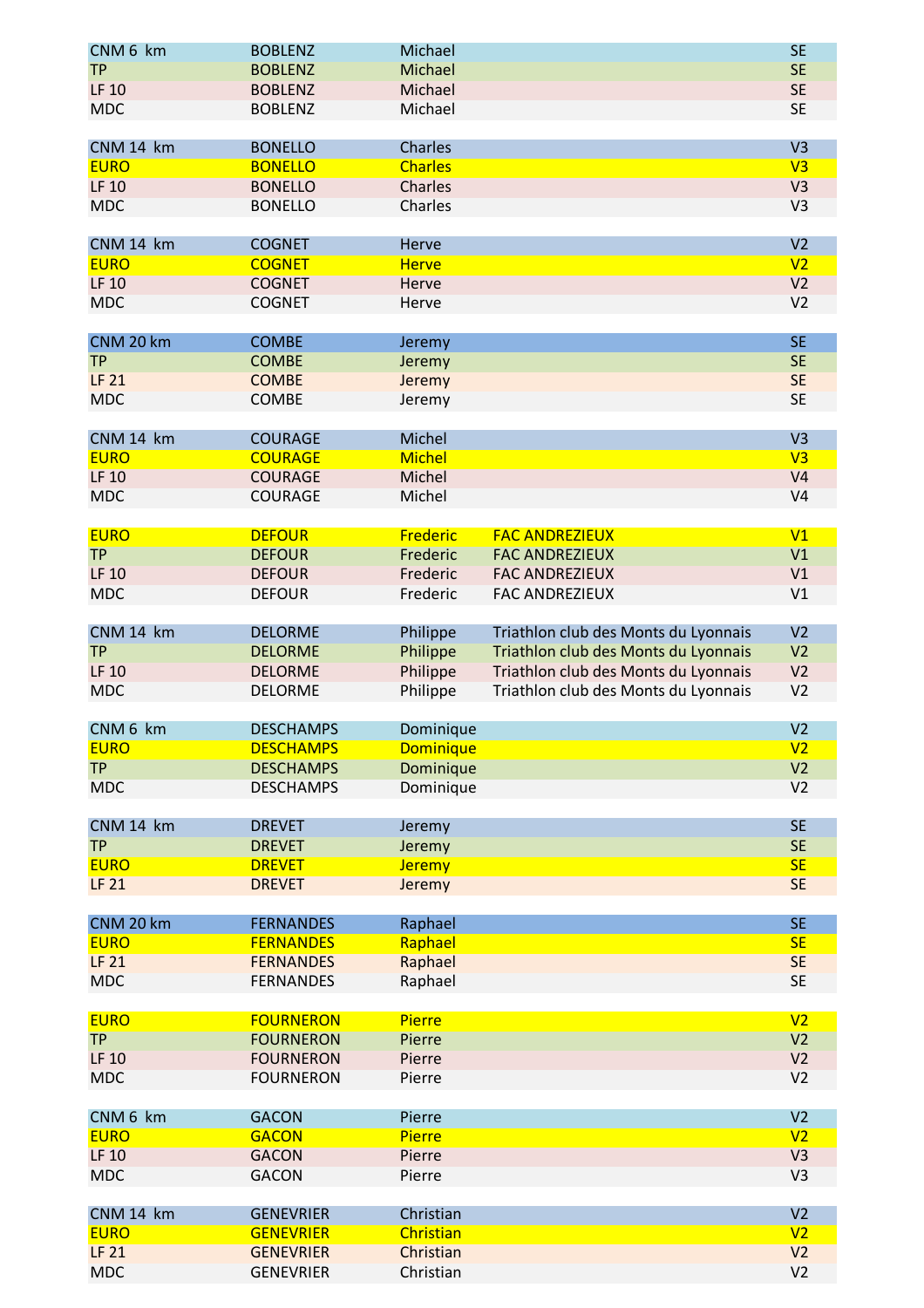| CNM 14 km    | <b>GORD</b>       | Christophe      |                          | V <sub>2</sub> |
|--------------|-------------------|-----------------|--------------------------|----------------|
| <b>EURO</b>  | <b>GORD</b>       | Christophe      |                          | V <sub>2</sub> |
| <b>TP</b>    | <b>GORD</b>       | Christophe      |                          | V <sub>2</sub> |
| <b>MDC</b>   | <b>GORD</b>       | Christophe      |                          | V <sub>2</sub> |
|              |                   |                 |                          |                |
| CNM 14 km    | <b>GRANGE</b>     | <b>Nicolas</b>  | <b>FAC ANDREZIEUX</b>    | <b>SE</b>      |
| <b>TP</b>    | <b>GRANGE</b>     | <b>Nicolas</b>  | <b>FAC ANDREZIEUX</b>    | <b>SE</b>      |
| <b>LF 10</b> | <b>GRANGE</b>     | <b>Nicolas</b>  | <b>FAC ANDREZIEUX</b>    | V1             |
|              |                   |                 |                          |                |
| <b>MDC</b>   | <b>GRANGE</b>     | <b>Nicolas</b>  | <b>FAC ANDREZIEUX</b>    | V1             |
| CNM 6 km     | <b>LAULAGNIER</b> | Yves            |                          | V <sub>3</sub> |
| <b>EURO</b>  | <b>LAULAGNIER</b> | <b>Yves</b>     |                          | V <sub>3</sub> |
| <b>TP</b>    |                   |                 |                          | <b>SE</b>      |
|              | <b>LAULAGNIER</b> | Yves            |                          |                |
| <b>LF 10</b> | LAULAGNIER        | Yves            |                          | V <sub>3</sub> |
| CNM 14 km    | <b>LEBLANC</b>    | Raphael         | <b>ASM ST-ETIENNE</b>    | V <sub>2</sub> |
| <b>TP</b>    | <b>LEBLANC</b>    |                 |                          | V <sub>2</sub> |
|              |                   | Raphael         | <b>ASM ST-ETIENNE</b>    |                |
| <b>LF 21</b> | <b>LEBLANC</b>    | Raphael         | <b>ASM ST-ETIENNE</b>    | V <sub>2</sub> |
| <b>MDC</b>   | <b>LEBLANC</b>    | Raphael         | <b>ASM ST-ETIENNE</b>    | V <sub>2</sub> |
| CNM 14 km    | <b>LOMBARD</b>    | Christophe      |                          | V1             |
| <b>EURO</b>  | <b>LOMBARD</b>    |                 |                          | V1             |
| <b>TP</b>    |                   | Christophe      |                          |                |
|              | <b>LOMBARD</b>    | Christophe      |                          | V <sub>1</sub> |
| <b>MDC</b>   | LOMBARD           | Christophe      |                          | V1             |
| CNM 20 km    | <b>MEYER</b>      | Francois        | <b>ASM ST-ETIENNE</b>    | V1             |
| <b>TP</b>    | <b>MEYER</b>      |                 | <b>ASM ST-ETIENNE</b>    | V1             |
|              |                   | Francois        |                          |                |
| <b>LF 21</b> | <b>MEYER</b>      | Francois        | <b>ASM ST-ETIENNE</b>    | V1             |
| <b>MDC</b>   | <b>MEYER</b>      | Francois        | <b>ASM ST-ETIENNE</b>    | V1             |
| <b>EURO</b>  | <b>PAILLET</b>    | Richard         |                          | V <sub>1</sub> |
| <b>TP</b>    | <b>PAILLET</b>    | Richard         |                          | V1             |
|              |                   |                 |                          |                |
| <b>LF 10</b> | <b>PAILLET</b>    | Richard         |                          | V1             |
| <b>MDC</b>   | <b>PAILLET</b>    | Richard         |                          | V1             |
| CNM 20 km    | <b>PASSET</b>     | Aurelien        |                          | <b>SE</b>      |
| <b>EURO</b>  | <b>PASSET</b>     | <b>Aurelien</b> |                          | <b>SE</b>      |
|              |                   |                 |                          |                |
| <b>LF 21</b> | <b>PASSET</b>     | Aurelien        |                          | <b>SE</b>      |
| <b>MDC</b>   | <b>PASSET</b>     | Aurelien        |                          | <b>SE</b>      |
| CNM 14 km    | <b>PERRIN</b>     | Ludovic         | <b>ASM ST-ETIENNE</b>    | V1             |
| <b>TP</b>    | <b>PERRIN</b>     | Ludovic         | <b>ASM ST-ETIENNE</b>    | V1             |
| <b>LF 21</b> | <b>PERRIN</b>     |                 | <b>ASM ST-ETIENNE</b>    | V1             |
|              |                   | Ludovic         |                          |                |
| <b>MDC</b>   | <b>PERRIN</b>     | Ludovic         | <b>ASM ST-ETIENNE</b>    | V1             |
| CNM 20 km    | <b>PLOTTON</b>    | Frederic        |                          | <b>SE</b>      |
| <b>TP</b>    | <b>PLOTTON</b>    | Frederic        |                          | <b>SE</b>      |
| <b>LF 21</b> | <b>PLOTTON</b>    | Frederic        |                          | V1             |
|              |                   |                 |                          | V1             |
| <b>MDC</b>   | <b>PLOTTON</b>    | Frederic        |                          |                |
| <b>EURO</b>  | <b>REVILLON</b>   | <b>Eric</b>     |                          | V <sub>2</sub> |
| <b>TP</b>    | <b>REVILLON</b>   | Eric            |                          | V <sub>2</sub> |
| <b>LF 21</b> | <b>REVILLON</b>   | Eric            |                          | V <sub>2</sub> |
| <b>MDC</b>   |                   |                 |                          | V <sub>2</sub> |
|              | <b>REVILLON</b>   | Eric            |                          |                |
| CNM 20 km    | <b>REYNAUD</b>    | Pierre          | <b>SA MONTBRISONNAIS</b> | <b>SE</b>      |
| <b>EURO</b>  | <b>REYNAUD</b>    | Pierre          | <b>SA MONTBRISONNAIS</b> | <b>SE</b>      |
| <b>TP</b>    | <b>REYNAUD</b>    | Pierre          | <b>SA MONTBRISONNAIS</b> | <b>SE</b>      |
| <b>LF 21</b> | <b>REYNAUD</b>    | Pierre          | <b>SA MONTBRISONNAIS</b> | <b>SE</b>      |
|              |                   |                 |                          |                |